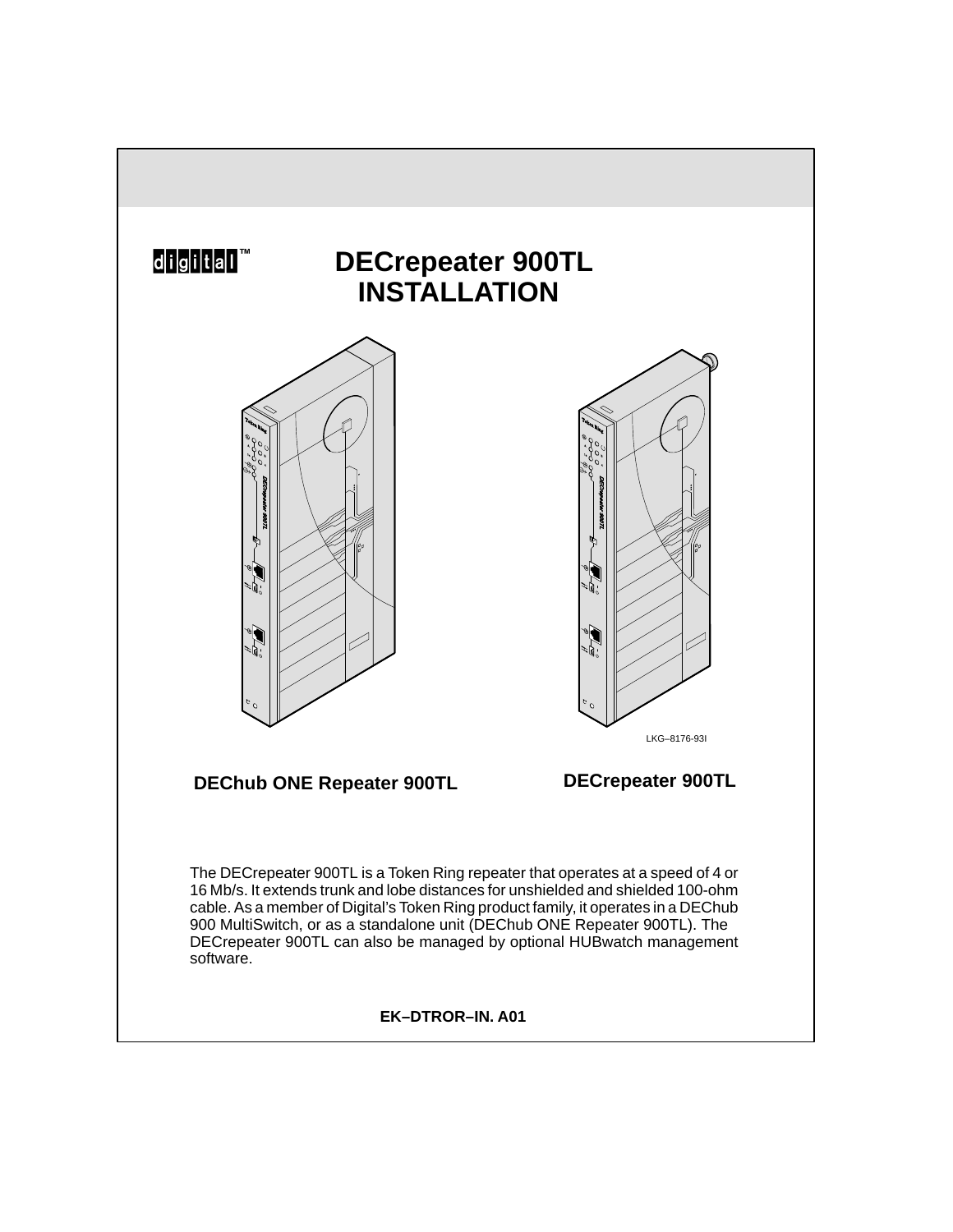# **Copyright**

### EK–DTROR–IN. A01 August 1993

The information in this document is subject to change without notice and should not be construed as a commitment by Digital Equipment Corporation. Digital Equipment Corporation assumes no responsibility for any errors that may appear in this document.

> Copyright © 1993 by Digital Equipment Corporation All Rights Reserved. Printed in U.S.A.

> > $***$

The following are trademarks of Digital Equipment Corporation:

DEC, DEChub, DEChub ONE, DECmau, DECrepeater, Digital, HUBwatch, MultiSwitch, and the Digital logo.

 $***$ 

#### **FCC NOTICE** – Class A Computing Device:

This equipment generates, uses, and may emit radio frequency energy. The equipment has been type tested and found to comply with the limits for a Class A computing device pursuant to Subpart J of Part 15 of FCC Rules, which are designed to provide reasonable protection against such radio frequency interference when operated in a commercial environment. Operation of this equipment in a residential area may cause interference; in which case, measures taken to correct the interference are at the user's expense.

 $***$ 

#### **VCCI NOTICE** – Class 1 Computing Device:

This equipment is in the 1st Class category (information equipment to be used in commercial and/or industrial areas) and conforms to the standards set by the Voluntary Control Council for Interference by Data Processing Equipment and Electronic Office Machines aimed at preventing radio interference in commercial and/or industrial areas.

Consequently, when used in a residential area or in an adjacent area thereto, radio interference may be caused to radios and TV receivers, etc.

Read the instructions for correct handling.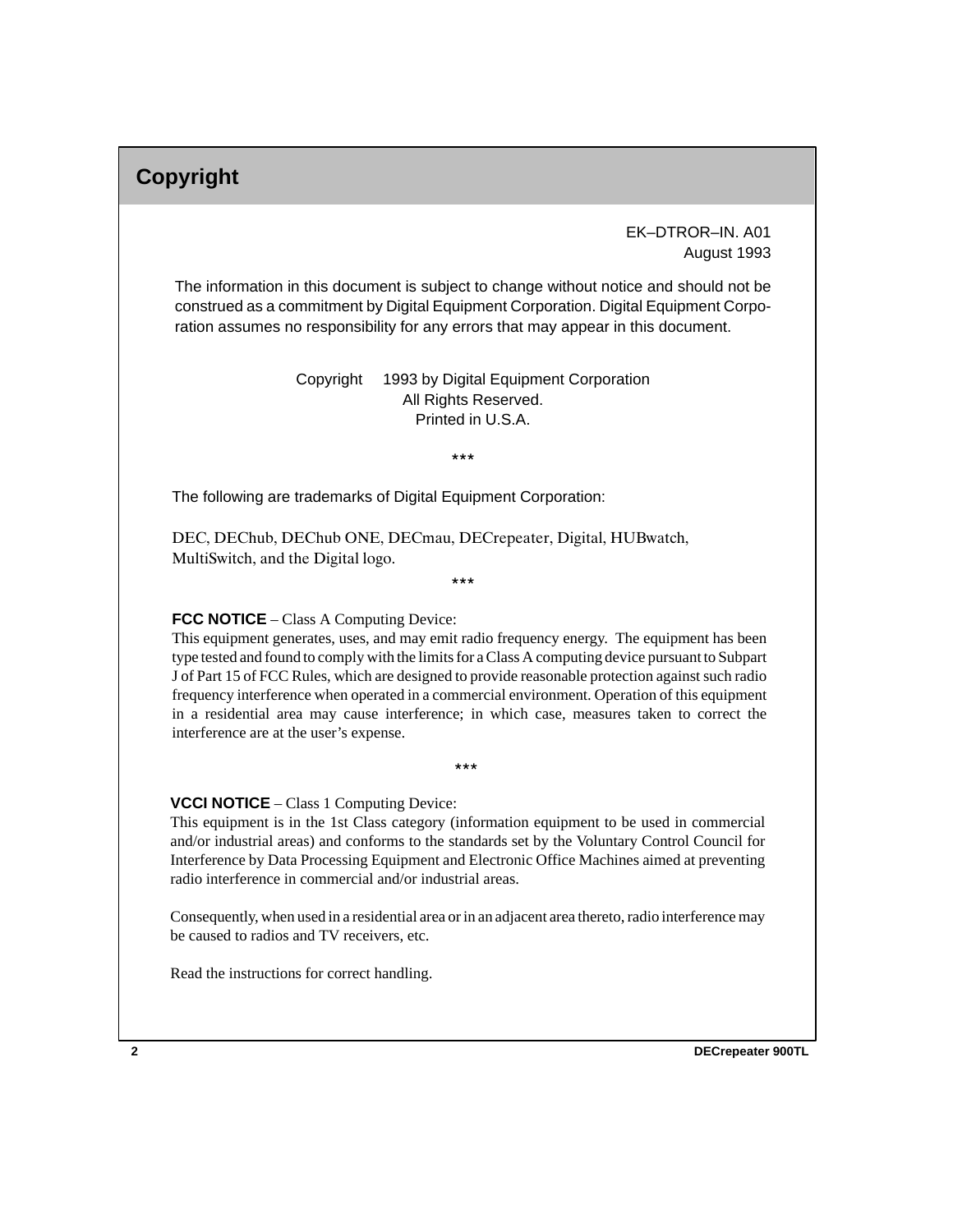### **Front Panel**



- **1) Power LED.** Lights when the repeater has power.
- **2) Module OK LED.** Lights when the repeater passes self-test. If the repeater fails self-test, the Module OK LED is off.
- **3) Ring A/B LEDs.** In a DEChub 900 MultiSwitch, when either the A LED or the B LED is on, the respective A or B ring is active. In a standalone repeater, both Ring LEDs are always off.
- **4) Speed LEDs.** Either the 16 LED or the 4 LED is on to show the ring speed.
- **5) Ring In LED.** Lights when a Ring In connection is active.
- **6) Ring Out LED.** Lights when a Ring Out connection is active.
- **7) Speed Switch.** Sets speed. Set to 16 when the network speed is 16 Mb/s. Set to 4 when the network speed is 4 Mb/s. Network management cannot override Speed switch settings.
- **8) Ring In Port.** Connects Ring In to the Ring Out port of a repeater or Multistation Access Unit (MAU).
- **9) Autowrap Switches**. Determine whether or not the repeater automatically loops back when it detects a disconnected link on Ring In or Ring Out. If the Ring In or Ring Out port connects to a device with Digital's Autowrap, set the switch to 1 to enable Autowrap. If the Ring In or Ring Out port connects to a device without Digital's Autowrap, set the switch to 0 to disable Autowrap.
- **10) Ring Out Port.** Connects Ring Out to the Ring In port of a repeater or Multistation Access Unit (MAU).
- **11) Reset Switch.** Resets all settings, except for the Speed switch setting, to their factory defaults. To reset: while turning on the power, press the reset switch with a pen or screwdriver.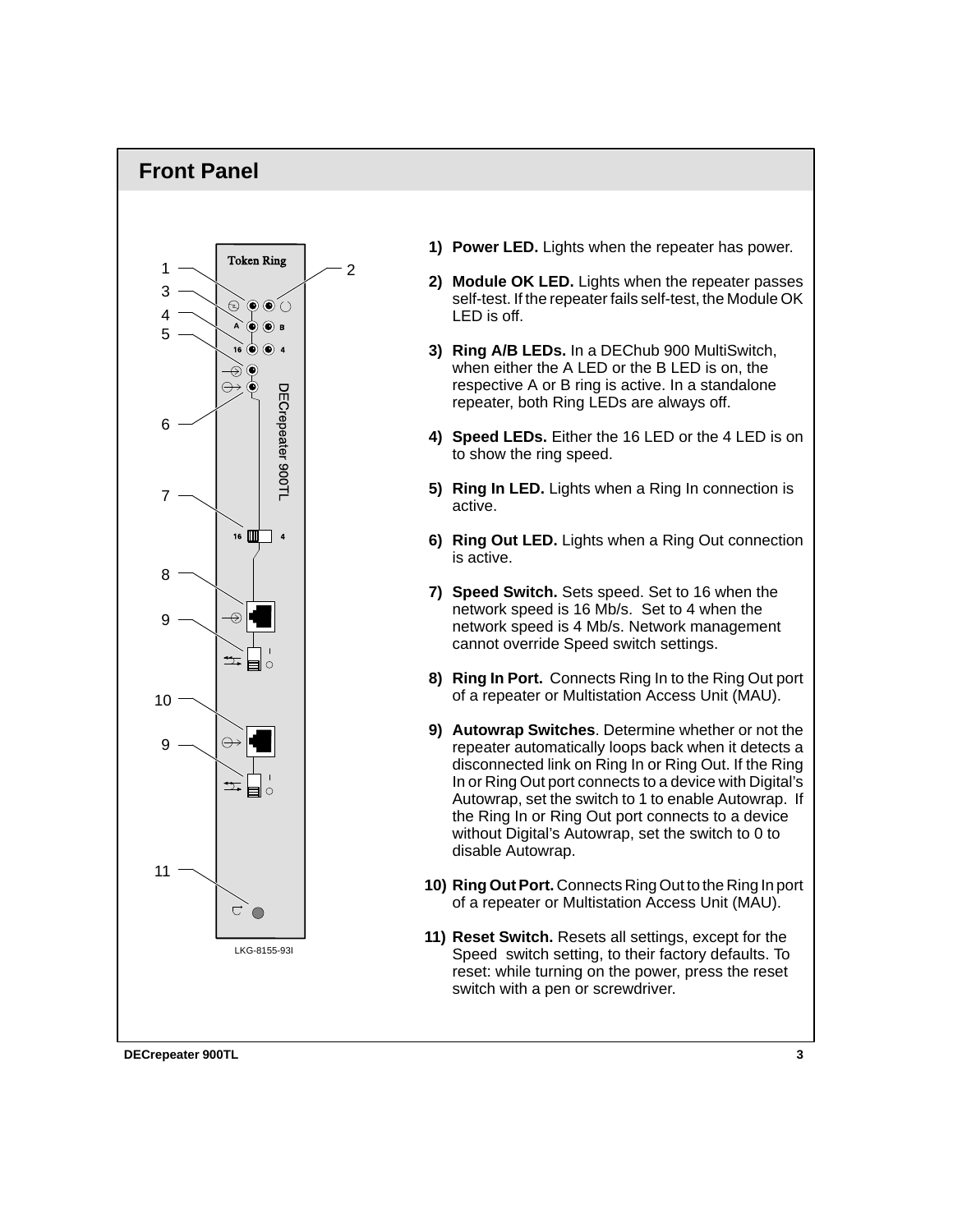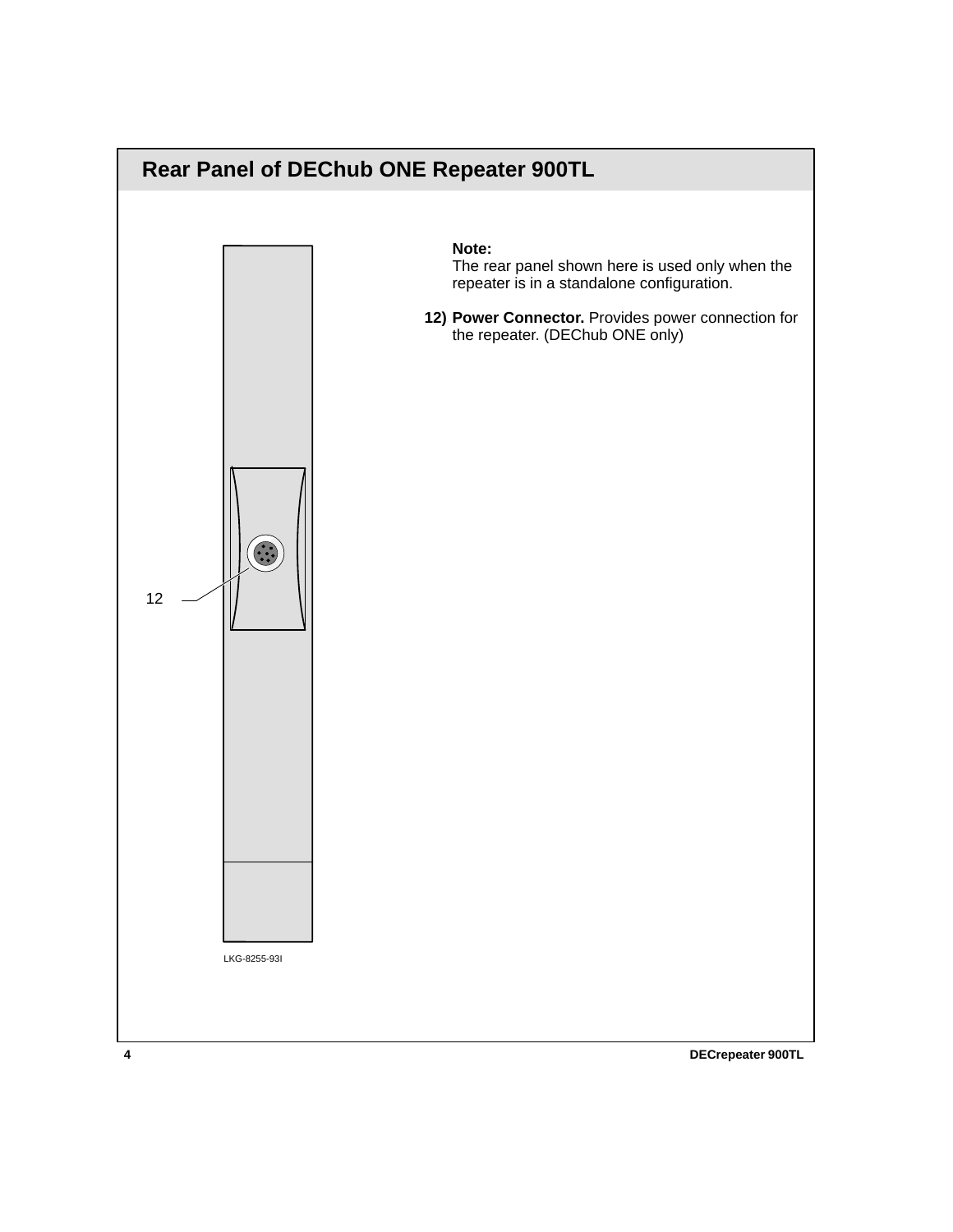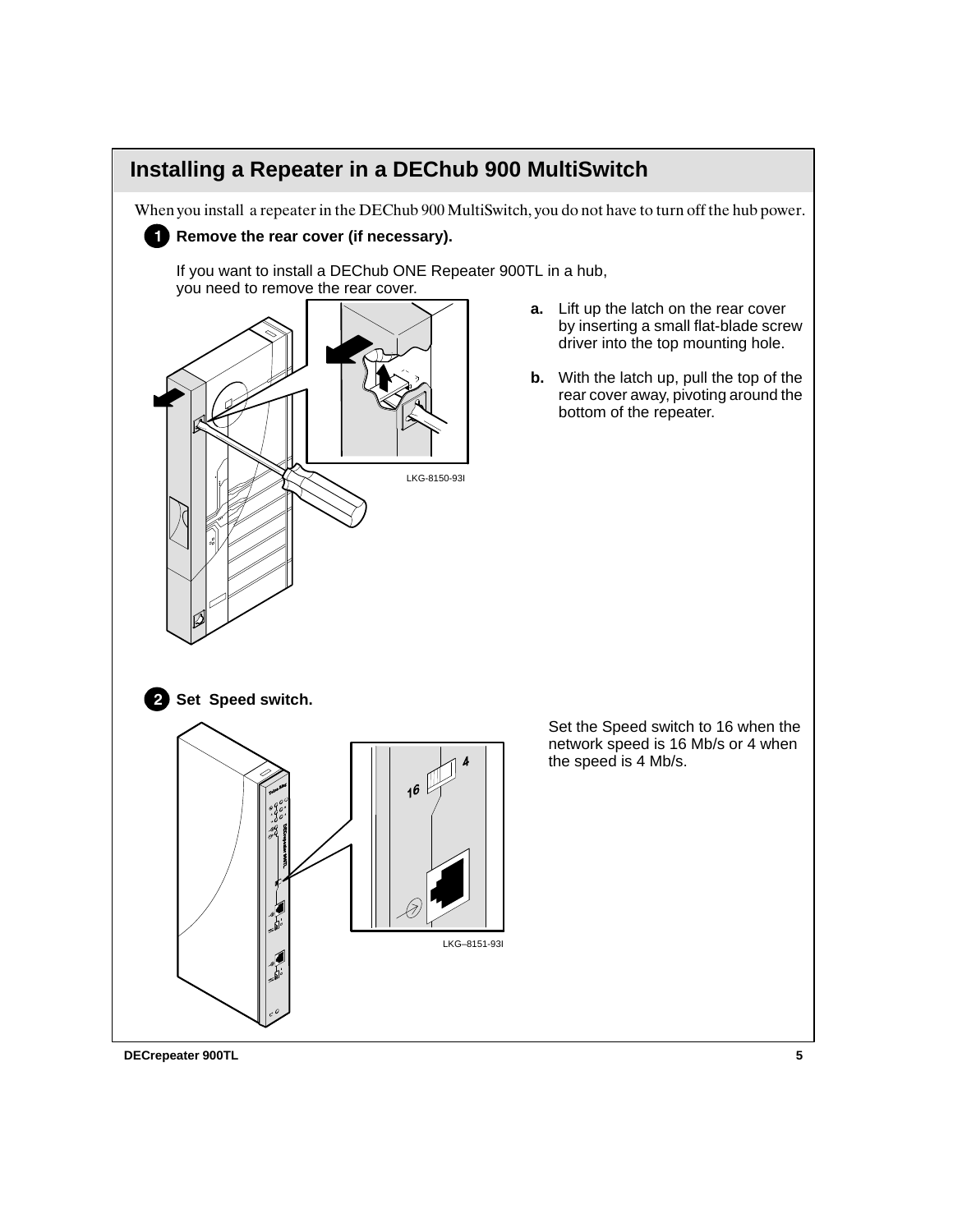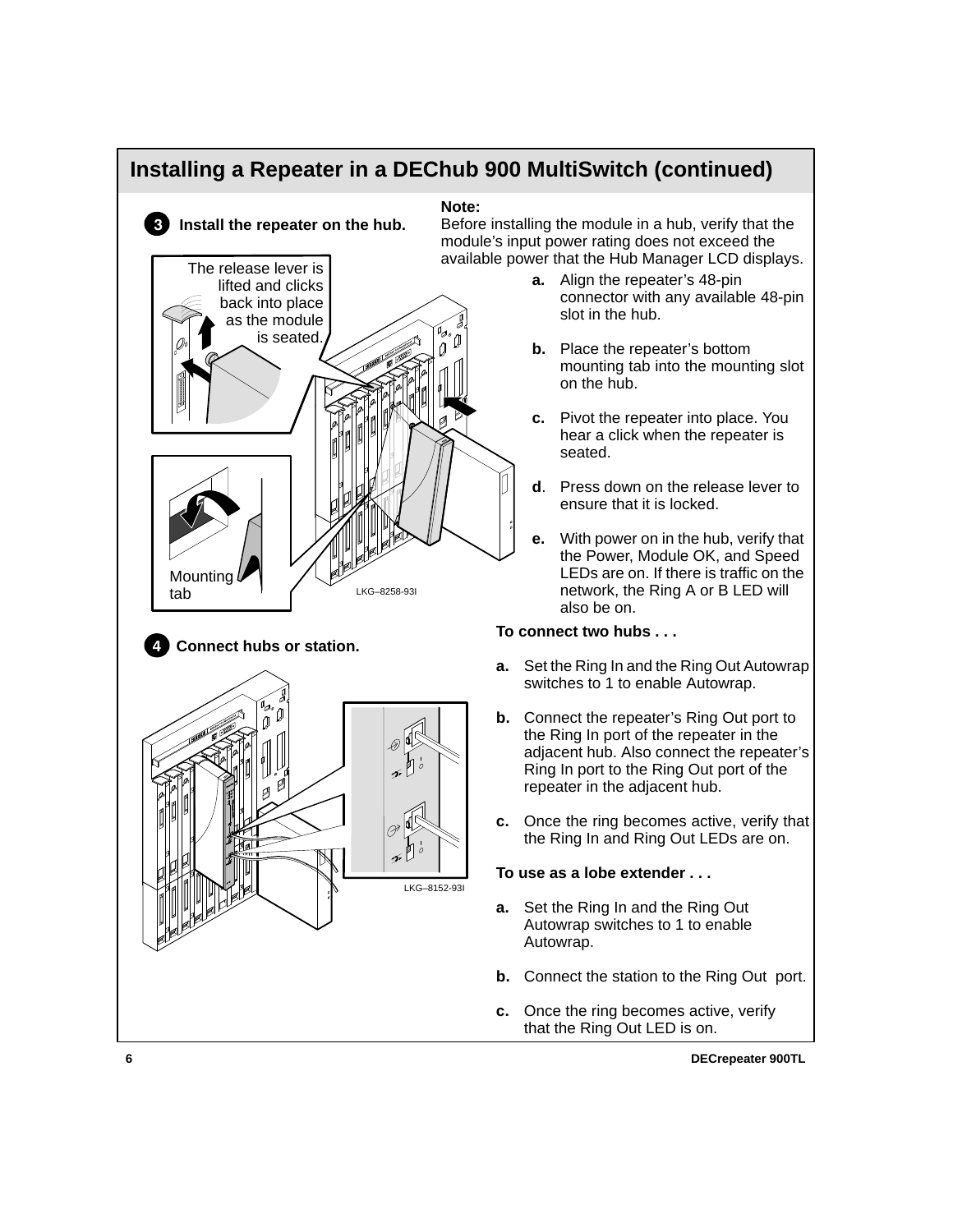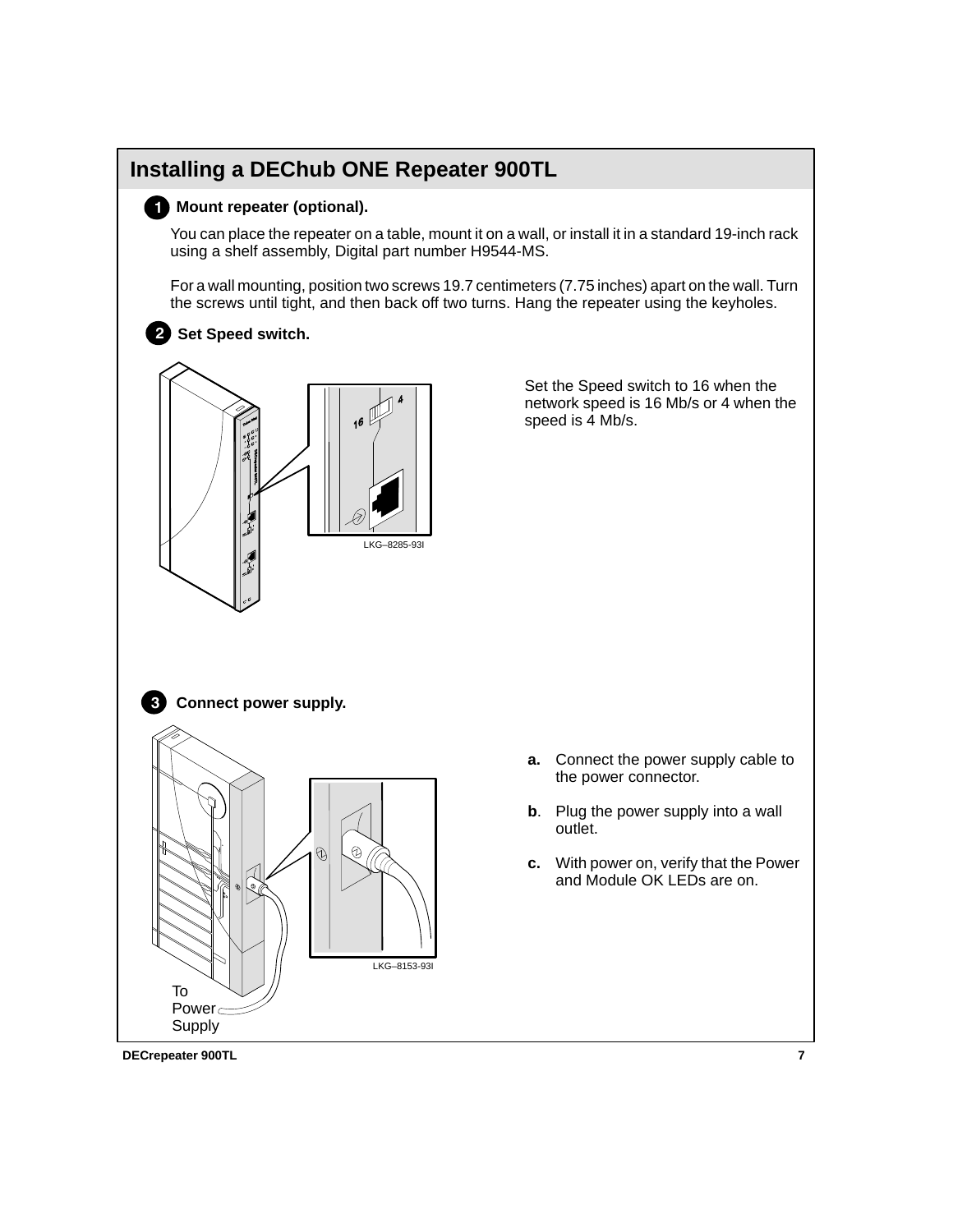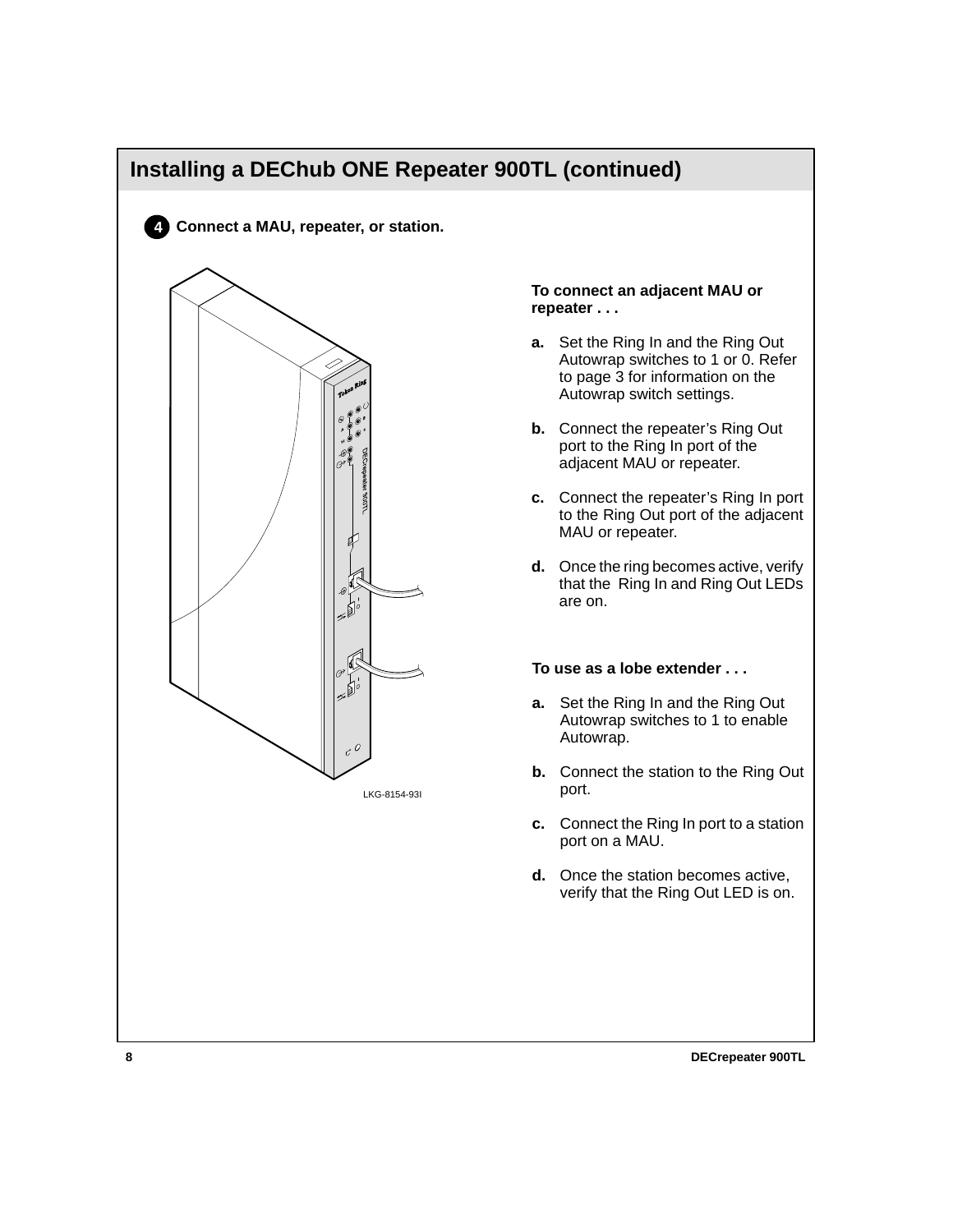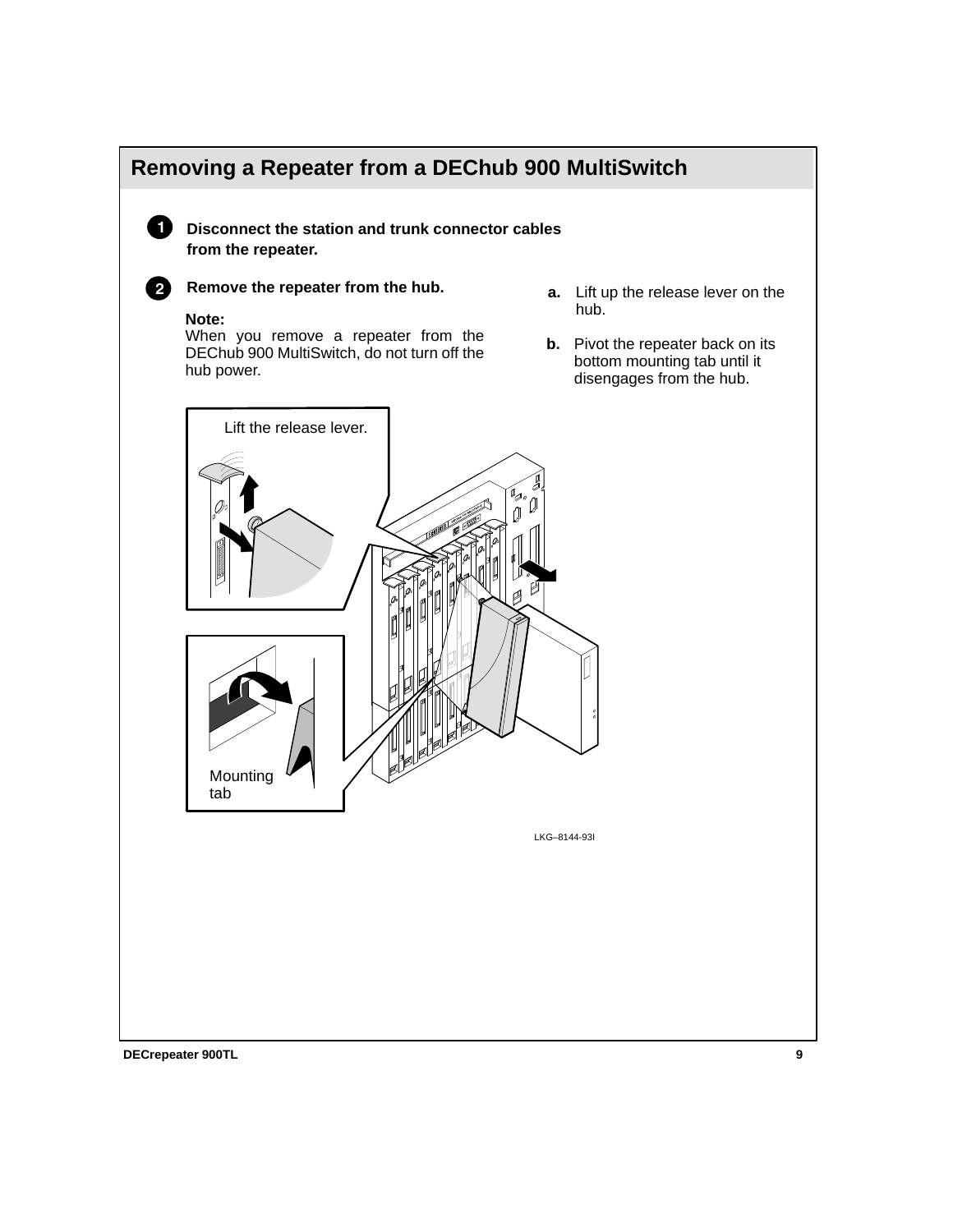## **LED Summary**

The LEDs indicate status by being on, off, and flashing. Flashing LEDs indicate special situations. There are two flashing patterns and a scroll pattern. When an LED indicates a continuous single-flash pattern, network management has disabled the port. A continuous double-flash pattern indicates the wrong speed. In a scroll pattern, the LEDs turn on and off in a set order.

| LED <sup>1</sup>       | Off                                                                                  | On                               | <b>Flashing</b>                                                                                                                                        |
|------------------------|--------------------------------------------------------------------------------------|----------------------------------|--------------------------------------------------------------------------------------------------------------------------------------------------------|
| Power<br>U             | No power                                                                             | Power OK                         | N/A                                                                                                                                                    |
| Module OK<br>( )       | Self-test failed<br>or not operating                                                 | Self-test OK                     | N/A                                                                                                                                                    |
| Speed<br>$(4/16$ Mb/s) | No power, or<br>repeater needs<br>an upgrade.<br>(see Ring A/B<br>LED <sub>s</sub> ) | Valid speed                      | N/A                                                                                                                                                    |
| Ring In/<br>Ring Out   | Inactive or<br>wire fault                                                            | Connected to network             | Continuous single flash: network<br>management disabled port.<br>Continuous double flash: wrong speed.                                                 |
| <b>Hub MAU ONLY:</b>   |                                                                                      |                                  |                                                                                                                                                        |
| Ring A/B               | Not connected                                                                        | Connected to Ring A<br>or Ring B | Continuous single flash: network<br>management disabled port.<br>A and B alternately flash: repeater needs<br>an upgrade or an upgrade is in progress. |

 $1$  Scroll: During power-up self-tests, all LEDs, except for the Power LED, will indicate a scrolling pattern.

### **Ring Speed Notes:**

Even if you set the repeater's Speed switch to the wrong speed, no data will be lost or corrupted. Traffic loops back at the point where there is a speed mismatch, and the rest of the network remains operational.

The repeater's speed detection feature protects the network from devices that are set at the wrong network speed. When using some non–Digital equipment, isolating faults and reconfiguring the network may take up to 20 seconds.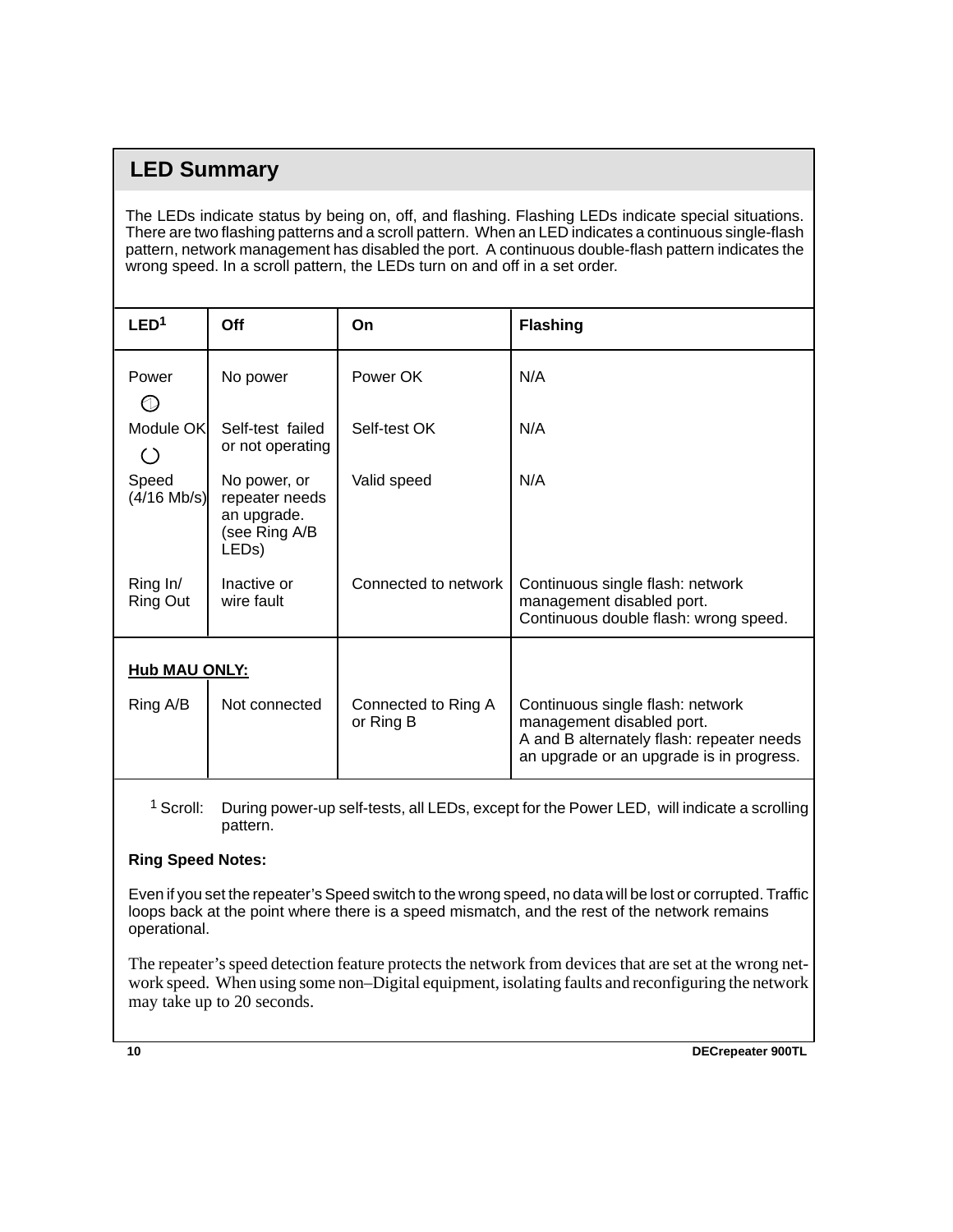## **Repeater Cabling**

Table 1 lists the maximum distance between two adjacent repeaters, and between a repeater and a station. You can use UTP level 3 cable to extend lobe length, but do not use it as a trunk cable.

|  | Table 1 Maximum Cable Length between Active Units <sup>1</sup> |  |  |  |  |  |
|--|----------------------------------------------------------------|--|--|--|--|--|
|--|----------------------------------------------------------------|--|--|--|--|--|

|              | UTP            |                 |  |
|--------------|----------------|-----------------|--|
| <b>Speed</b> | Level 3        | Level 5         |  |
| 4 Mb/s       | 300 m (983 ft) | 400 m (1311 ft) |  |
| $16$ Mb/s    | 130 m (426 ft) | 200 m (655 ft)  |  |

1 All distances include patch cables and hub connections.

Table 2 shows the industry guideline for cable length between a repeater and a passive MAU. Although cable lengths in excess of these distances are physically possible with a DECrepeater 900TL, Digital recommends that you keep cable lengths within the maximums found in the industry guideline to allow for future network expansion and upgrade.

#### **Table 2 Industry Cable Length Guideline between a Repeater and a Passive MAU1**

|              | ITP            |                |  |
|--------------|----------------|----------------|--|
| <b>Speed</b> | Level 3        | Level 5        |  |
| 4 Mb/s       | 100 m (327 ft) | 100 m (327 ft) |  |
| $16$ Mb/s    | 65 m (213 ft)  | 100 m (327 ft) |  |

1 All distances include patch cables and hub connections.

### **DEChub 900 MultiSwitch Configuration**

### **Multiple Hubs**

A repeater is needed in each DEChub 900 MultiSwitch to connect hubs in a multiple hub network.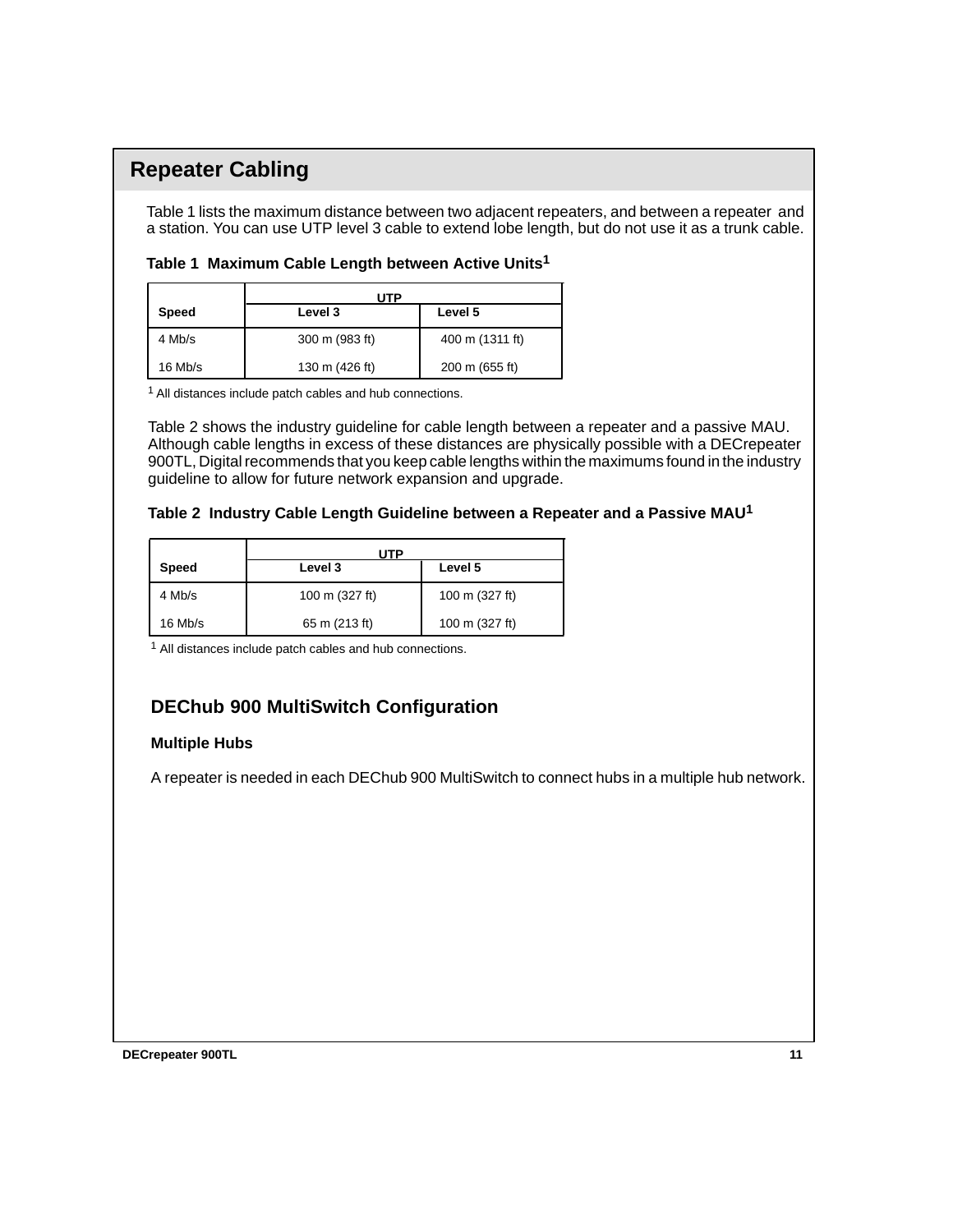## **Repeater Cabling (continued)**

### **DEChub ONE Configuration**

#### **UTP Cable:**

#### **Multiple Wiring Closets**

Digital recommends that you use repeaters to segment the ring in a network with multiple wiring closets.

When distances exceed the lobe lengths in Table 2, or if the MAU does not have Digital's Autowrap functionality, two repeaters are required.

When a MAU has Autowrap enabled, only one repeater is required per wiring closet if the distance between the wiring closets does not exceed the distances shown in Table 2.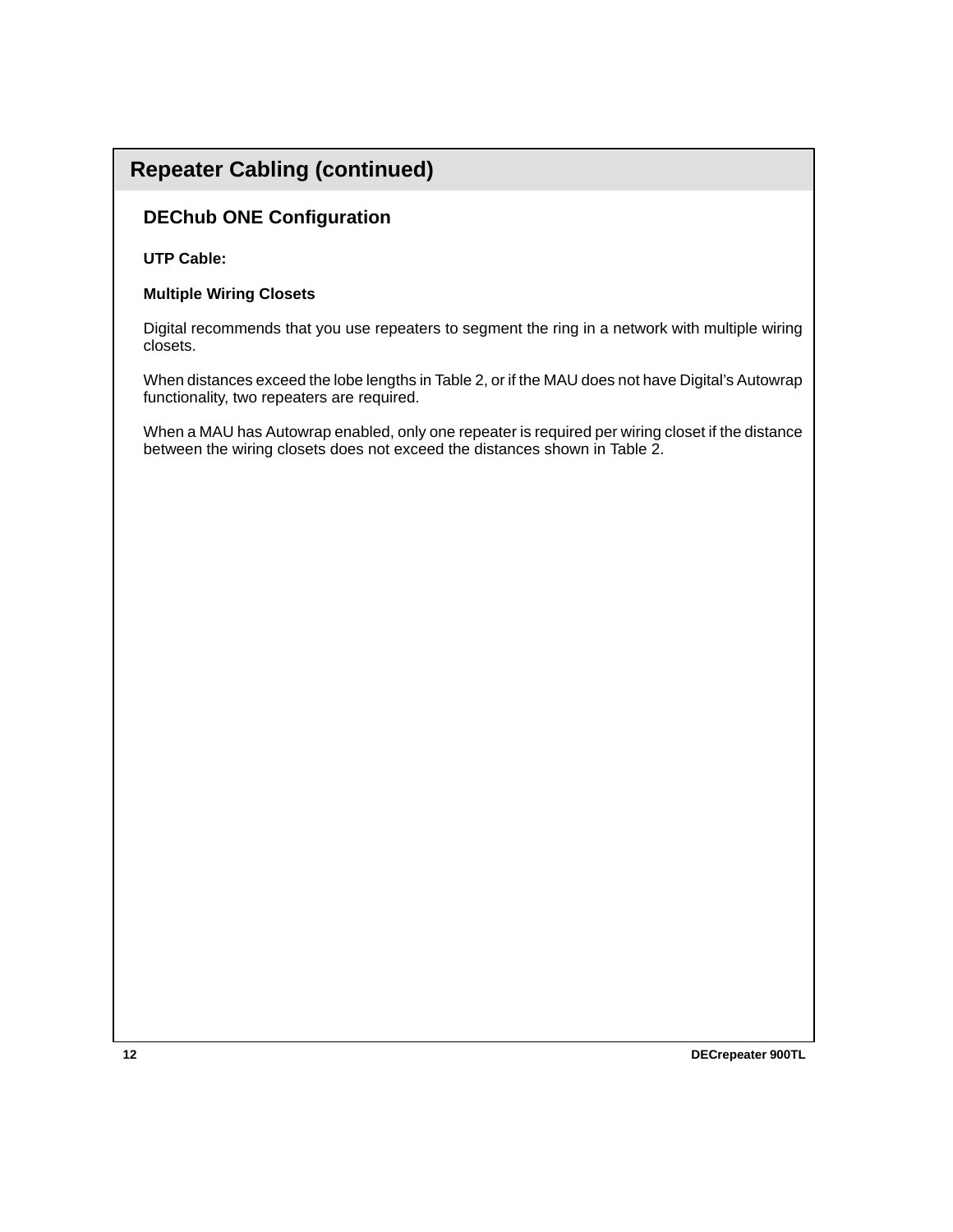| <b>Problem Solving</b>                               |                                                                     |                                                                                                                       |  |
|------------------------------------------------------|---------------------------------------------------------------------|-----------------------------------------------------------------------------------------------------------------------|--|
|                                                      |                                                                     |                                                                                                                       |  |
| If                                                   | Then                                                                | Do This                                                                                                               |  |
|                                                      | <b>DEChub 900 MultiSwitch and DEChub ONE</b>                        |                                                                                                                       |  |
| Power LED is off.                                    | Repeater does not have<br>power.                                    | Verify that outlet has power.<br>Check power connection to<br>repeater.<br>Replace power supply.<br>Replace repeater. |  |
| Module OK LED is off.                                | Repeater failed self-test.                                          | Replace repeater.                                                                                                     |  |
| Ring A and B LEDs alternately<br>flash.              | Repeater needs an upgrade<br>or an upgrade is in progress.          | If you have network management,<br>do a downline load;<br>otherwise, replace repeater.                                |  |
|                                                      |                                                                     | Wait for upgrade to complete.                                                                                         |  |
| Ring In or Ring Out LED has<br>single flash pattern. | Network management<br>disconnected the repeater's<br>RI or RO port. | To change settings, you can use<br>network management commands<br>or the repeater's Reset switch.                     |  |
| Ring In or Ring Out LED has<br>double flash pattern. | Repeater and ring have<br>different speed settings.                 | Change the speed setting of the<br>repeater, stations or the ring.                                                    |  |
|                                                      |                                                                     |                                                                                                                       |  |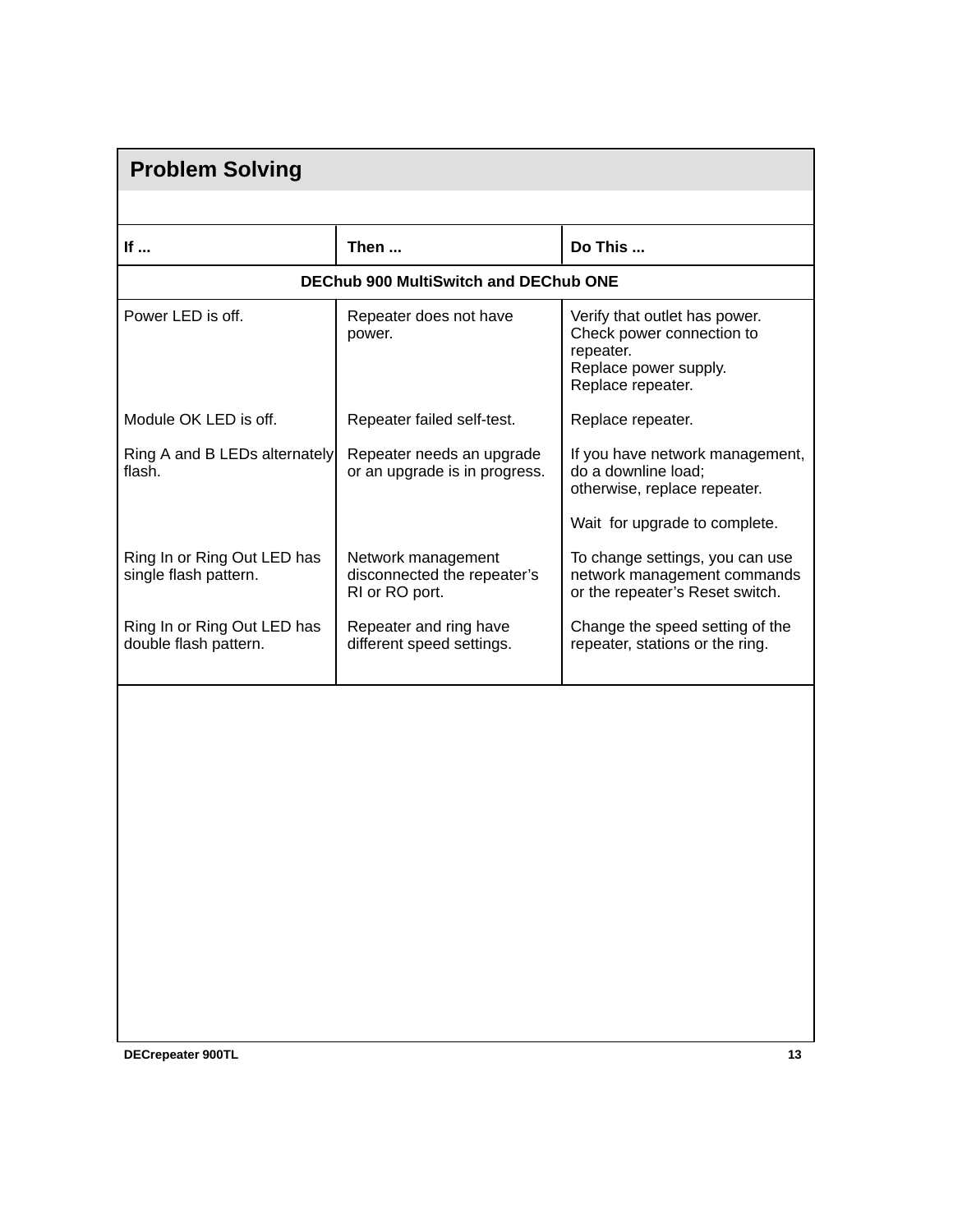| <b>Problem Solving (continued)</b>                     |                                                           |                                                                                                   |  |  |
|--------------------------------------------------------|-----------------------------------------------------------|---------------------------------------------------------------------------------------------------|--|--|
|                                                        |                                                           |                                                                                                   |  |  |
| If                                                     | Then                                                      | Do This                                                                                           |  |  |
|                                                        | <b>DEChub 900 MultiSwitch ONLY</b>                        |                                                                                                   |  |  |
| Ring In, Ring Out and Ring<br>A/B LEDs flash together. | Network management has<br>disabled repeater.              | To change settings, you can use<br>network management commands<br>or the repeater's Reset switch. |  |  |
| Repeater does not connect to<br>the hub.               | Network management will not<br>connect repeater to hub.   | Check speed and hub<br>settings for incorrect network<br>management overrides.                    |  |  |
| Repeater does not work<br>in a DEChub 90.              | DEChub 90 only supports<br>Ethernet networks.             | A DEChub 900 MultiSwitch<br>supports Token Ring networks.                                         |  |  |
| <b>DEChub ONE ONLY</b>                                 |                                                           |                                                                                                   |  |  |
| Ring In and Ring Out LEDs<br>flash together.           | Network management has<br>disabled repeater.              | To change settings, you can use<br>network management commands<br>or the repeater's Reset switch. |  |  |
| Vendor's MAU or repeater<br>causes loopback on ring.   | Vendor's unit is incompatible<br>with Digital's Autowrap. | Set Autowrap switches to 0 on the<br>DECmau or DECrepeater adjacent<br>to the vendor's unit.      |  |  |
| Network crashes when a<br>MAU or repeater fails.       | Vendor's unit does not have<br>Digital's Autowrap.        | Set Autowrap switches to 1 on the<br>DECmau or DECrepeater adjacent<br>to the failed unit.        |  |  |
|                                                        |                                                           |                                                                                                   |  |  |
|                                                        |                                                           |                                                                                                   |  |  |
|                                                        |                                                           |                                                                                                   |  |  |
|                                                        |                                                           |                                                                                                   |  |  |
|                                                        |                                                           |                                                                                                   |  |  |
|                                                        |                                                           |                                                                                                   |  |  |
| 14                                                     |                                                           | <b>DECrepeater 900TL</b>                                                                          |  |  |